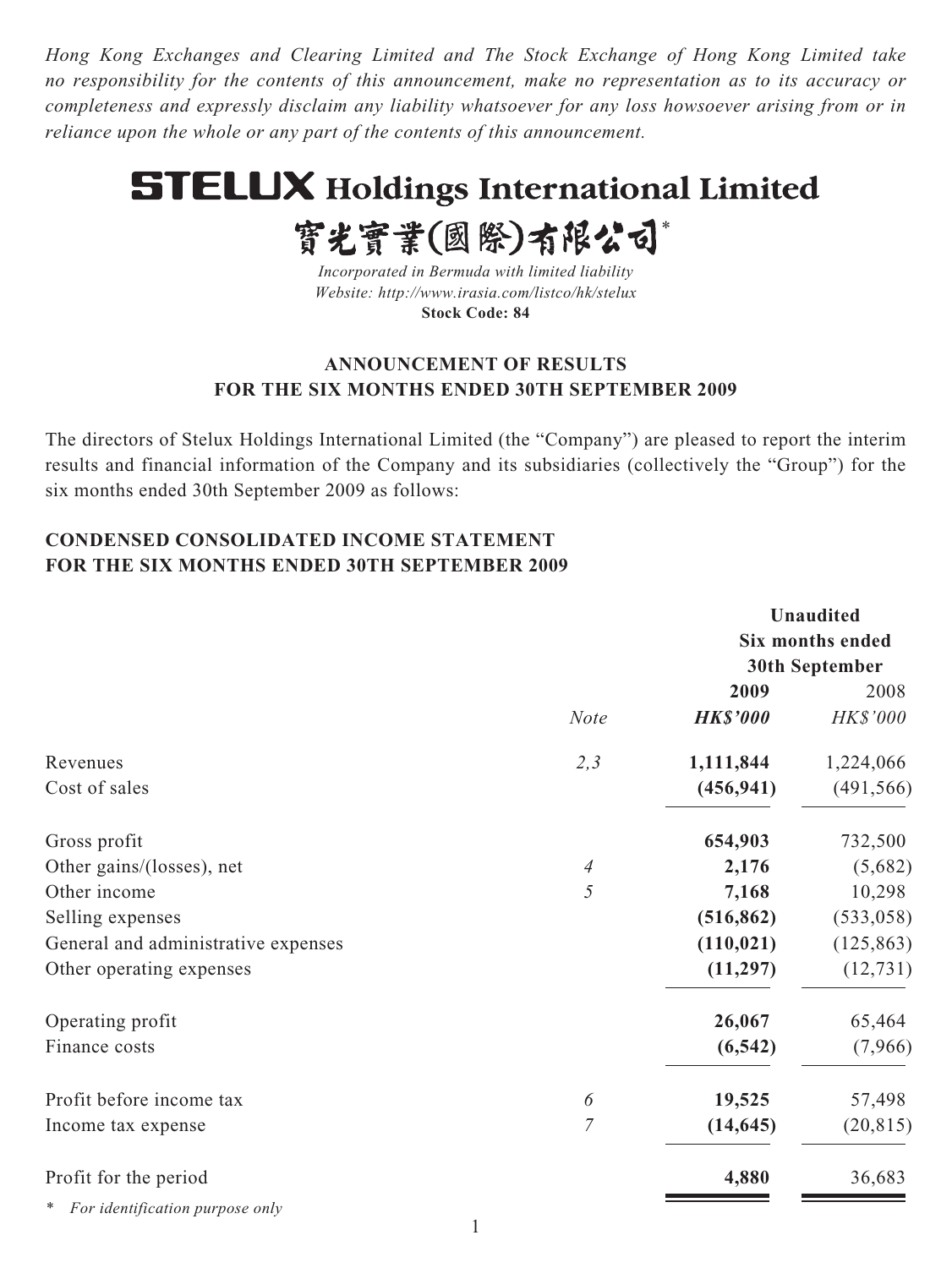# **CONDENSED CONSOLIDATED INCOME STATEMENT (Continued)**

|                                                                         |             | <b>Unaudited</b><br>Six months ended<br>30th September |                  |  |
|-------------------------------------------------------------------------|-------------|--------------------------------------------------------|------------------|--|
|                                                                         | <b>Note</b> | 2009<br><b>HK\$'000</b>                                | 2008<br>HK\$'000 |  |
| Attributable to:<br>Equity holders of the Company<br>Minority interests |             | 4,644<br>236                                           | 36,407<br>276    |  |
|                                                                         |             | 4,880                                                  | 36,683           |  |
| Dividend                                                                | 8           | 9,513                                                  |                  |  |
| Earnings per share for profit attributable to the                       |             | <b>HK</b> cents                                        | HK cents         |  |
| equity holders of the Company<br>- Basic and diluted                    | 9           | 0.49                                                   | 3.83             |  |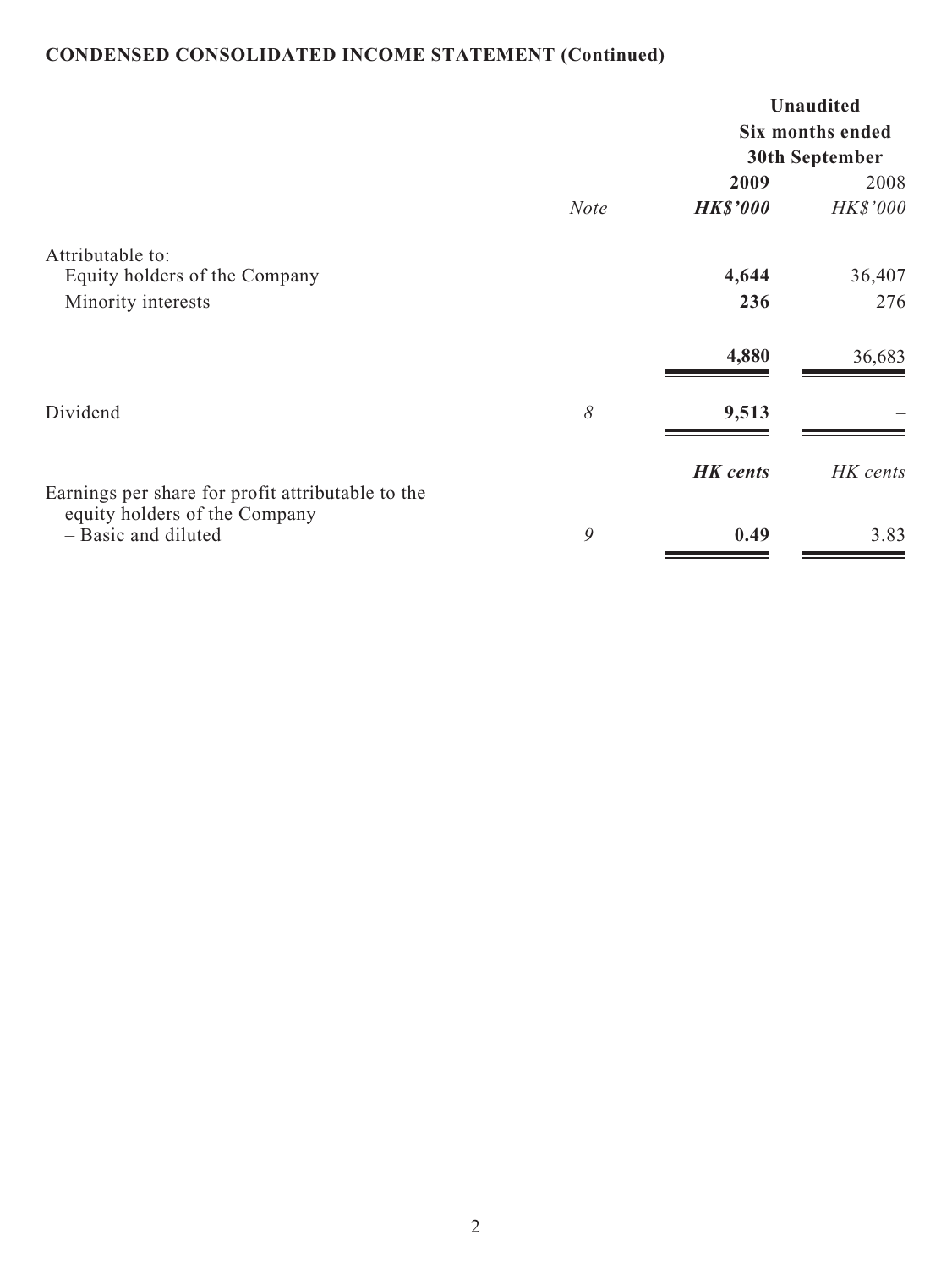# **CONDENSED CONSOLIDATED STATEMENT OF COMPREHENSIVE INCOME FOR THE SIX MONTHS ENDED 30TH SEPTEMBER 2009**

|                                                       |                  | <b>Unaudited</b> |  |
|-------------------------------------------------------|------------------|------------------|--|
|                                                       | Six months ended |                  |  |
|                                                       |                  | 30th September   |  |
|                                                       | 2009             | 2008             |  |
|                                                       | <b>HK\$'000</b>  | <b>HK\$'000</b>  |  |
| Profit for the period                                 | 4,880            | 36,683           |  |
| Other comprehensive income                            |                  |                  |  |
| Currency translation differences                      | 37,164           | (26, 723)        |  |
| Other comprehensive income for the period, net of tax | 37,164           | (26, 723)        |  |
| Total comprehensive income for the period             | 42,044           | 9,960            |  |
| Total comprehensive income attributable to:           |                  |                  |  |
| Equity holders of the Company                         | 41,577           | 10,038           |  |
| Minority interests                                    | 467              | (78)             |  |
|                                                       | 42,044           | 9,960            |  |
|                                                       |                  |                  |  |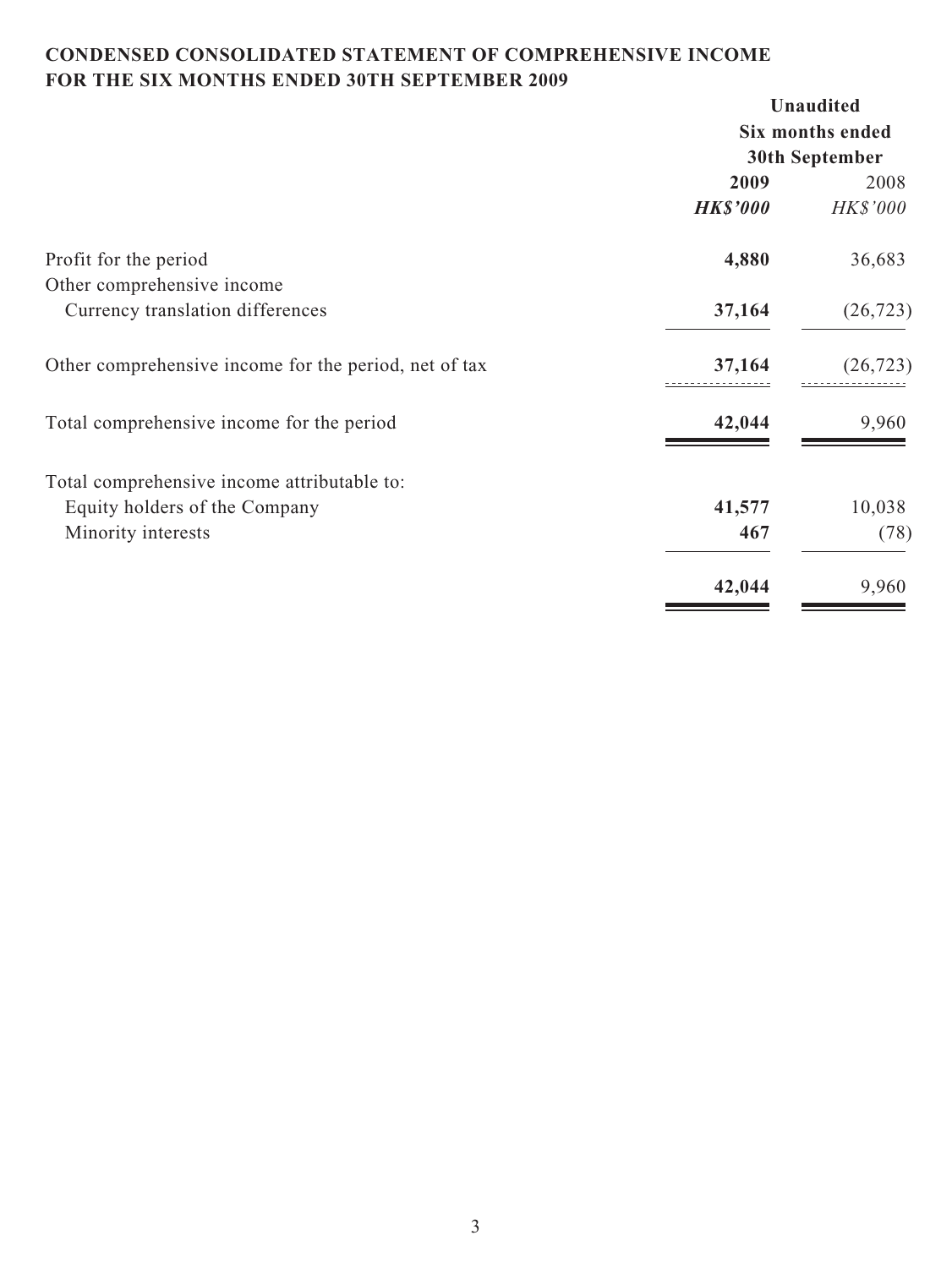## **CONDENSED CONSOLIDATED BALANCE SHEET AS AT 30TH SEPTEMBER 2009**

|                                                                                                                                                         |             | <b>Unaudited</b>                                 |                                                  |
|---------------------------------------------------------------------------------------------------------------------------------------------------------|-------------|--------------------------------------------------|--------------------------------------------------|
|                                                                                                                                                         |             | <b>30th September</b><br>2009                    | 31st March<br>2009                               |
|                                                                                                                                                         | <b>Note</b> | <b>HK\$'000</b>                                  | <b>HK\$'000</b>                                  |
| <b>ASSETS</b>                                                                                                                                           |             |                                                  |                                                  |
| Non-current assets<br>Property, plant and equipment<br>Investment properties<br>Prepayment of lease premium<br>Intangible assets<br>Deferred tax assets |             | 200,412<br>35,000<br>183,856<br>24,957<br>47,355 | 205,195<br>35,000<br>186,298<br>23,451<br>45,548 |
| Available-for-sale financial assets                                                                                                                     |             | 18,123                                           | 18,123                                           |
|                                                                                                                                                         |             | 509,703                                          | 513,615                                          |
| Current assets<br><b>Stocks</b><br>Debtors and prepayments<br>Bank balances and cash                                                                    | 10          | 783,495<br>329,923<br>172,208                    | 790,719<br>335,800<br>117,386                    |
|                                                                                                                                                         |             | 1,285,626                                        | 1,243,905                                        |
| Total assets                                                                                                                                            |             | 1,795,329                                        | 1,757,520                                        |
| <b>EQUITY</b><br>Capital and reserves attributable<br>to the equity holders of the Company<br>Share capital<br>Reserves                                 |             | 95,134<br>735,816                                | 95,134<br>694,239                                |
| Shareholders' funds<br>Minority interests                                                                                                               |             | 830,950<br>4,562                                 | 789,373<br>4,253                                 |
| Total equity                                                                                                                                            |             | 835,512                                          | 793,626                                          |
| <b>LIABILITIES</b><br>Non-current liabilities<br>Deferred tax liabilities<br><b>Borrowings</b>                                                          |             | 1,468<br>128,840                                 | 1,312<br>116,312                                 |
|                                                                                                                                                         |             | 130,308                                          | 117,624                                          |
| <b>Current liabilities</b><br>Creditors and accruals<br>Income tax payable<br><b>Borrowings</b>                                                         | 11          | 380,101<br>26,564<br>422,844                     | 422,078<br>16,704<br>407,488                     |
|                                                                                                                                                         |             | 829,509                                          | 846,270                                          |
| Total liabilities                                                                                                                                       |             | 959,817                                          | 963,894                                          |
| Total equity and liabilities                                                                                                                            |             | 1,795,329                                        | 1,757,520                                        |
| Net current assets                                                                                                                                      |             | 456,117                                          | 397,635                                          |
| Total assets less current liabilities                                                                                                                   |             | 965,820                                          | 911,250                                          |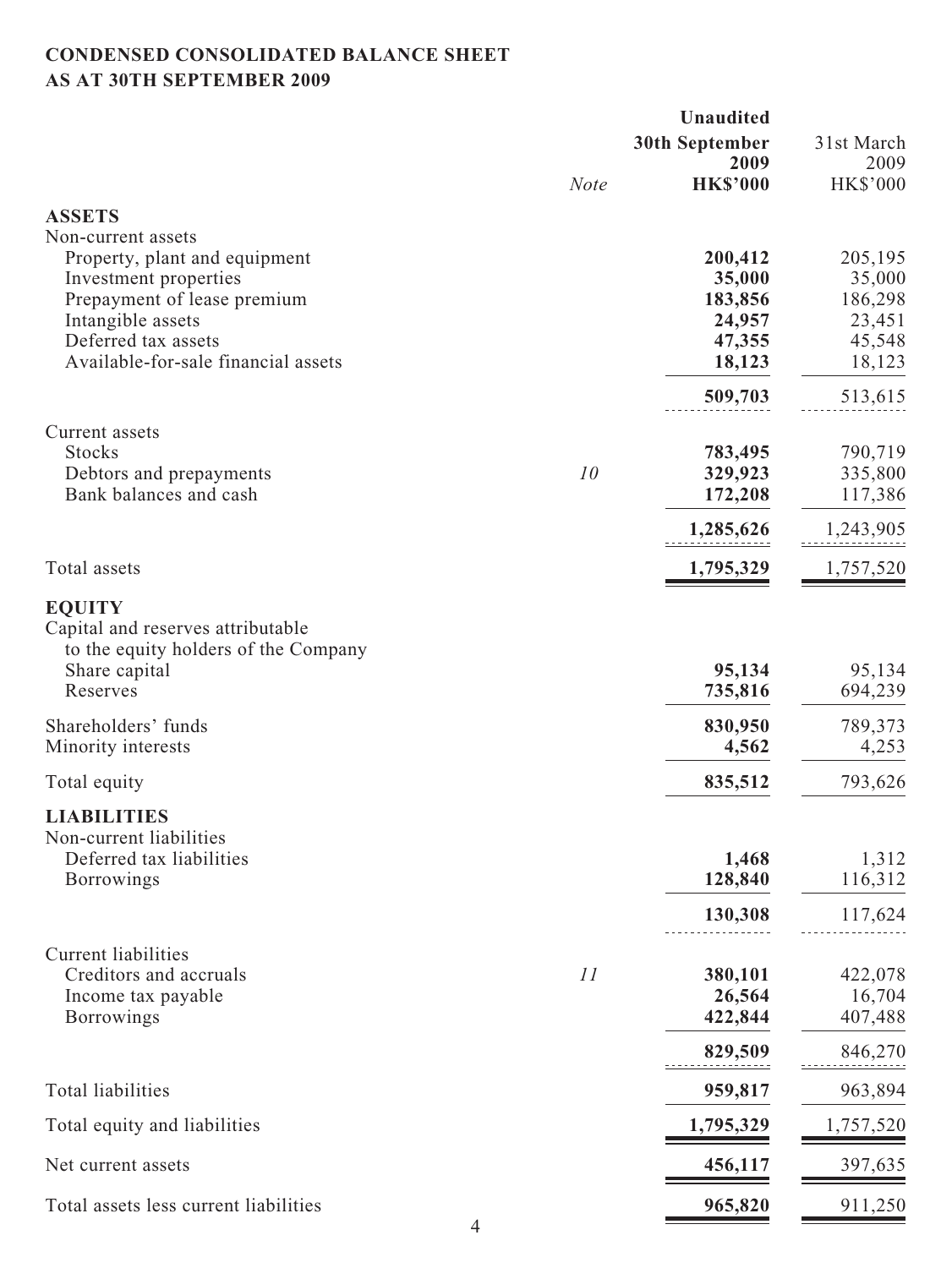## **NOTES:–**

#### **1. BASIS OF PREPARATION**

These unaudited condensed interim consolidated financial information have been prepared in accordance with Hong Kong Accounting Standard ("HKAS") 34 "Interim Financial Reporting" issued by the Hong Kong Institute of Certified Public Accountants ("HKICPA"), and the applicable requirements of Appendix 16 of the Rules Governing the Listing of Securities on The Stock Exchange of Hong Kong Limited (the "Stock Exchange").

The condensed interim consolidated financial information should be read in conjunction with the 2009 annual financial statements.

The accounting policies and methods of computation used in the preparation of these condensed interim consolidated financial information are consistent with those used in the annual financial statements for the year ended 31st March 2009.

The following new standards and amendments to standards are mandatory for the first time for the financial year beginning 1st April 2009:

– HKAS 1 (revised), 'Presentation of financial statements'. The revised standard prohibits the presentation of items of income and expenses (that is 'non-owner changes in equity') in the statement of changes in equity, requiring 'non-owner changes in equity' to be presented separately from owner changes in equity. All 'non-owner changes in equity' are required to be shown in a performance statement.

Entities can choose whether to present one performance statement (the statement of comprehensive income) or two statements (the income statement and statement of comprehensive income).

The Group has elected to present two statements: an income statement and a statement of comprehensive income. The interim financial statements have been prepared under the revised disclosure requirements.

- HKFRS 8, 'Operating segments'. HKFRS 8 replaces HKAS 14, 'Segment reporting'. It requires a 'management approach' under which segment information is presented on the same basis as that used for internal reporting purposes. Operating segments are reported in a manner consistent with the internal reporting provided to the chief operating decision maker, who makes strategic decisions.
- Amendment to HKFRS 7, 'Financial instruments: disclosures'. The amendment increases the disclosure requirements about fair value measurement and amends the disclosure about liquidity risk. The Group will make additional relevant disclosures in its financial statements for the year ending 31st March 2010.

Certain new standards, amendments to standards and interpretations of Hong Kong Financial Reporting Standards ("HKFRS") issued by HKICPA have been published and are effective for accounting periods beginning on or after 1st April 2009. Those that are relevant to the Group's operations are as follows:

HKAS 23 (amendment) — Borrowing costs HKAS 32 (amendment) — Financial instruments: presentation HK(IFRIC) 9 (amendment) — Reassessment of embedded derivatives HKAS 39 (amendment) — Financial instruments: Recognition and measurement HK(IFRIC) 13 — Customer loyalty programmes HK(IFRIC) 16 — Hedges of a net investment in a foreign operation

The adoption of the above revised accounting standard has no significant impact on the Group interim results and financial position.

The Group has not early adopted any new standards, amendments to standards and interpretations of HKFRS which have been issued but not yet effective for the financial year ending 31st March 2010.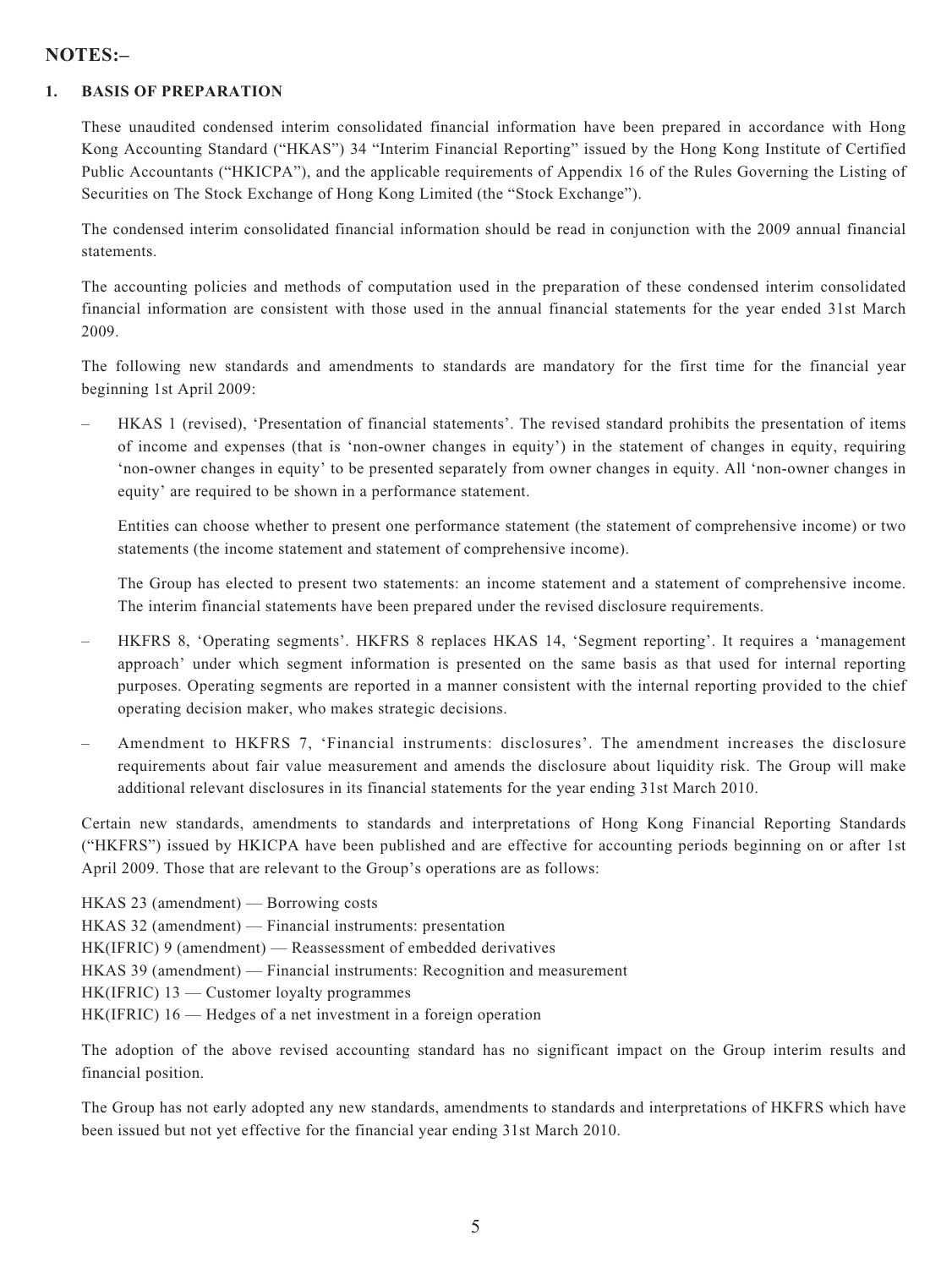#### **2. SEGMENT INFORMATION**

The chief operating decision-makers have been identified as the executive Directors. The executive Directors review the Group's financial information mainly from product and geographical perspective. From a geographical perspective, management assesses the performance of watch and optical operations in Hong Kong, Macau and Mainland China and rest of Asia.

Sales between operating segments are carried out on terms equivalent to those prevailing in arm's length transactions. The executive Directors assess the performance of the operating segments based on a measure of adjusted earnings before interest and tax (EBIT). This measurement basis excludes unallocated income and net corporate expenses.

|              | Six months ended 30th September 2009 |            |          |                         |          |                         |                           |
|--------------|--------------------------------------|------------|----------|-------------------------|----------|-------------------------|---------------------------|
|              |                                      |            |          | Optical retail          |          | Watch retail            |                           |
|              |                                      | Watch      |          | Hong Kong,<br>Macau and |          | Hong Kong,<br>Macau and |                           |
| Group        |                                      | wholesale  | Rest of  | Mainland                | Rest of  | Mainland                |                           |
| <b>Total</b> | Property                             | trading    | Asia     | China                   | Asia     | China                   |                           |
| HK\$'000     | HK\$'000                             | HK\$'000   | HK\$'000 | HK\$'000                | HK\$'000 | HK\$'000                |                           |
|              |                                      |            |          |                         |          |                         | <b>Revenues</b>           |
| 1,218,200    | 6,875                                | 235,988    | 114,349  | 287,045                 | 213,590  | 360,353                 | <b>Gross segment</b>      |
| (106, 356)   | (6, 155)                             | (100, 201) |          |                         |          |                         | Inter-segment             |
| 1,111,844    | 720                                  | 135,787    | 114,349  | 287,045                 | 213,590  | 360,353                 |                           |
| 42,101       | (3, 419)                             | 21,892     | 5,763    | 3,044                   | 20,463   | (5,642)                 | <b>Segment results</b>    |
| 50           |                                      |            |          |                         |          |                         | <b>Unallocated</b> income |
| (16, 084)    |                                      |            |          |                         |          |                         | Net corporate expenses    |
| 26,067       |                                      |            |          |                         |          |                         | <b>Operating profit</b>   |
| (6, 542)     |                                      |            |          |                         |          |                         | <b>Finance costs</b>      |
| 19,525       |                                      |            |          |                         |          |                         | Profit before income tax  |
| (14, 645)    |                                      |            |          |                         |          |                         | Income tax expense        |
| 4,880        |                                      |            |          |                         |          |                         | Profit after income tax   |
|              |                                      |            |          |                         |          |                         |                           |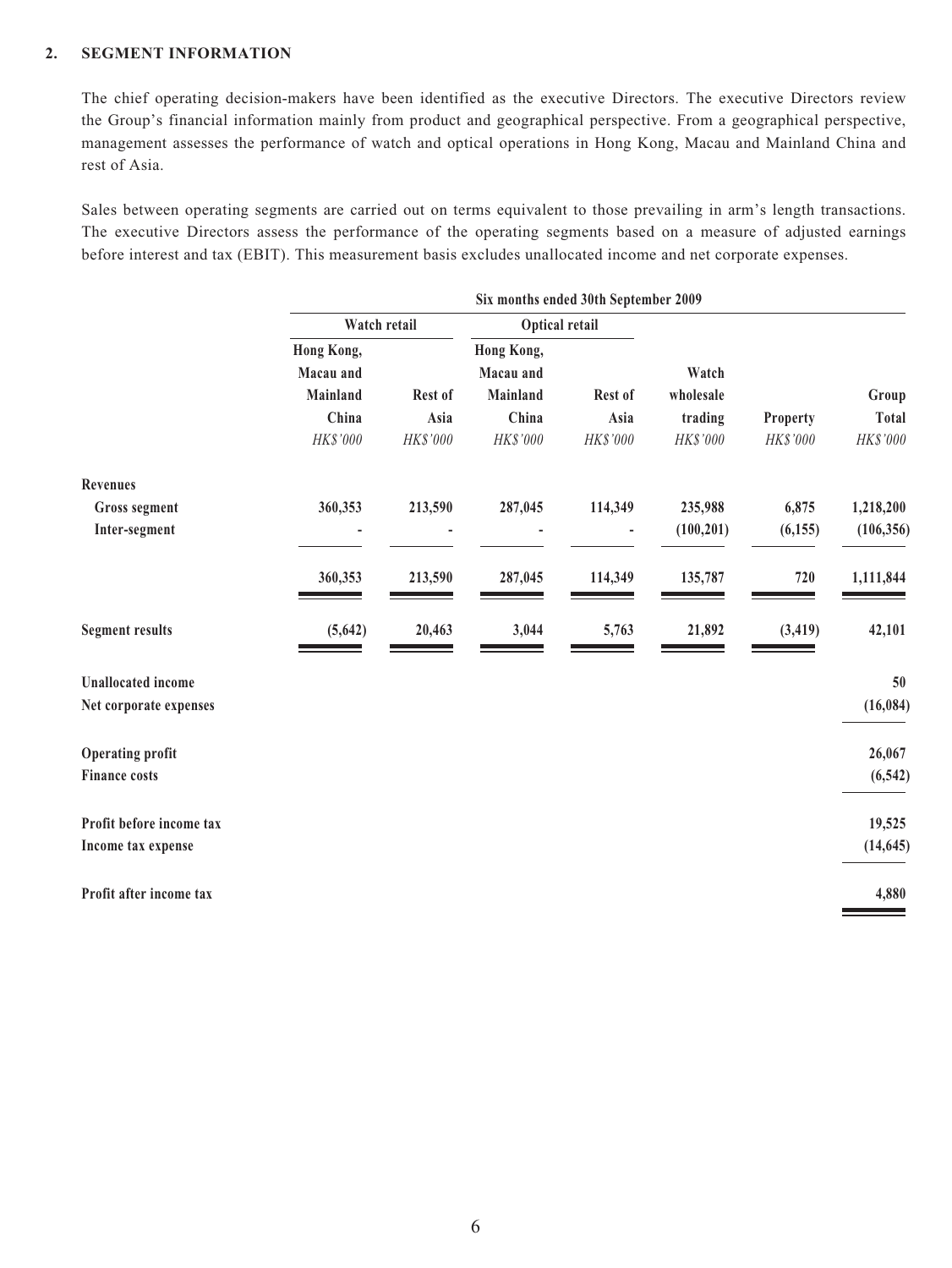#### **2. SEGMENT INFORMATION (Continued)**

|                          | Six months ended 30th September 2008 |          |                         |          |            |          |            |
|--------------------------|--------------------------------------|----------|-------------------------|----------|------------|----------|------------|
|                          | Watch retail                         |          | Optical retail          |          |            |          |            |
|                          | Hong Kong,<br>Macau and              |          | Hong Kong,<br>Macau and |          | Watch      |          |            |
|                          | Mainland                             | Rest of  | Mainland                | Rest of  | wholesale  |          | Group      |
|                          | China                                | Asia     | China                   | Asia     | trading    | Property | Total      |
|                          | HK\$'000                             | HK\$'000 | HK\$'000                | HK\$'000 | HK\$'000   | HK\$'000 | HK\$'000   |
| Revenues                 |                                      |          |                         |          |            |          |            |
| Gross segment            | 371,949                              | 242,483  | 296,374                 | 125,898  | 312,004    | 6,227    | 1,354,935  |
| Inter-segment            |                                      |          |                         |          | (124, 816) | (6,053)  | (130, 869) |
|                          | 371,949                              | 242,483  | 296,374                 | 125,898  | 187,188    | 174      | 1,224,066  |
| Segment results          | 13,945                               | 23,070   | 17,326                  | 6,045    | 28,713     | (415)    | 88,684     |
| Unallocated income       |                                      |          |                         |          |            |          | 52         |
| Net corporate expenses   |                                      |          |                         |          |            |          | (23, 272)  |
| Operating profit         |                                      |          |                         |          |            |          | 65,464     |
| Finance costs            |                                      |          |                         |          |            |          | (7,966)    |
| Profit before income tax |                                      |          |                         |          |            |          | 57,498     |
| Income tax expense       |                                      |          |                         |          |            |          | (20, 815)  |
| Profit after income tax  |                                      |          |                         |          |            |          | 36,683     |
|                          |                                      |          |                         |          |            |          |            |

#### **3. REVENUES**

|                     |                 | Six months ended |  |  |
|---------------------|-----------------|------------------|--|--|
|                     |                 | 30th September   |  |  |
|                     | 2009            | 2008             |  |  |
|                     | <b>HK\$'000</b> | HK\$'000         |  |  |
| Turnover            |                 |                  |  |  |
| Sales of goods      | 1,111,124       | 1,223,892        |  |  |
| Gross rental income | 720             | 174              |  |  |
|                     | 1,111,844       | 1,224,066        |  |  |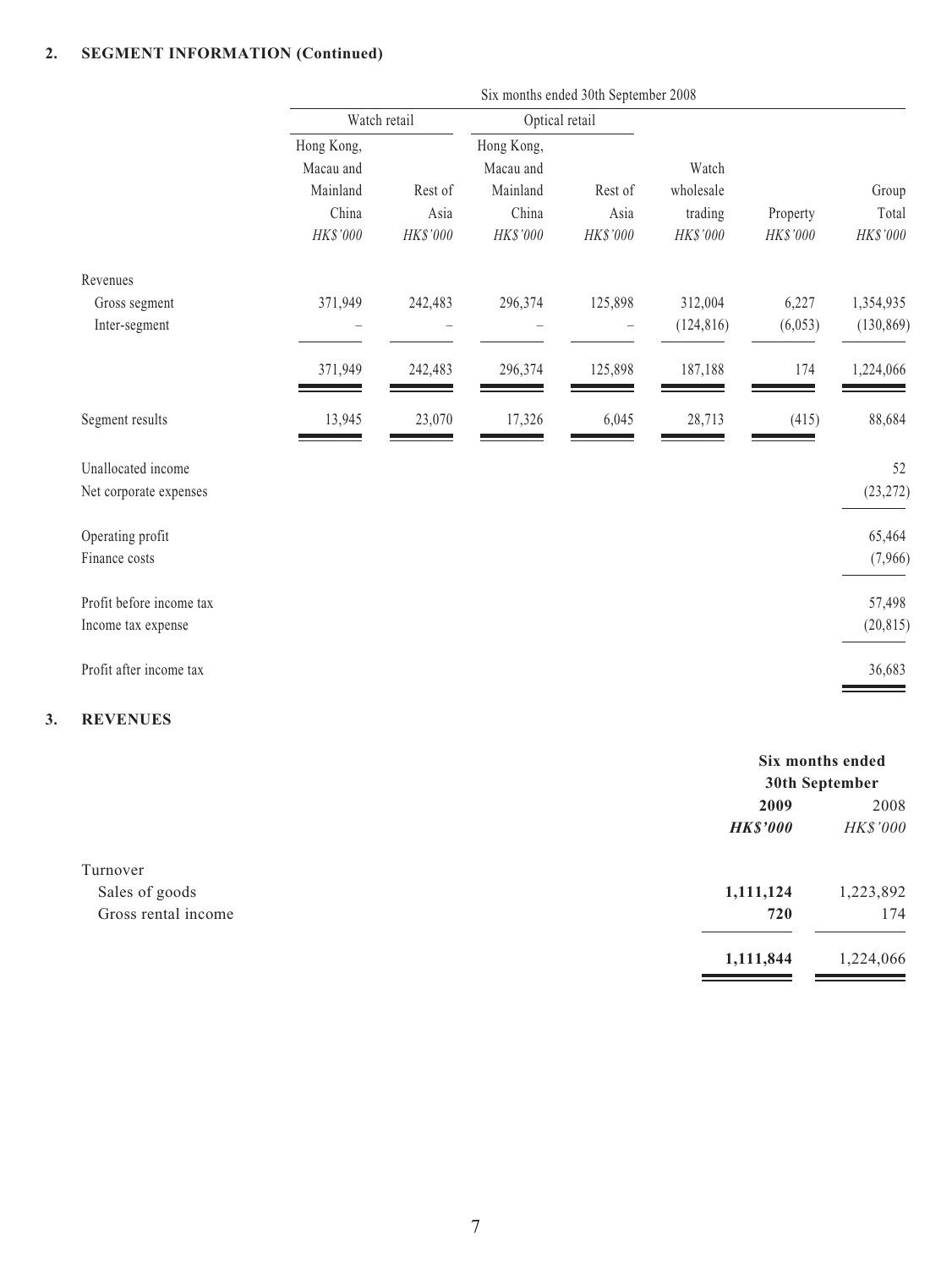#### **4. OTHER GAINS/(LOSSES), NET**

|                                                               | Six months ended |                 |  |
|---------------------------------------------------------------|------------------|-----------------|--|
|                                                               | 30th September   |                 |  |
|                                                               | 2009             | 2008            |  |
|                                                               | <b>HK\$'000</b>  | <i>HK\$'000</i> |  |
| Exchange gain/(loss), net                                     | 2,116            | (5,570)         |  |
| Gain/(loss) on disposal of property, plant and equipment, net | 60               | (112)           |  |
|                                                               | 2,176            | (5,682)         |  |
|                                                               |                  |                 |  |

#### **5. OTHER INCOME**

|                                | Six months ended |          |  |
|--------------------------------|------------------|----------|--|
|                                | 30th September   |          |  |
|                                | 2009             | 2008     |  |
|                                | <b>HK\$'000</b>  | HK\$'000 |  |
| Building management fee income | 1,071            | 1,071    |  |
| Interest income                | 51               | 1,226    |  |
| Sundries                       | 6,046            | 8,001    |  |
|                                | 7,168            | 10,298   |  |

#### **6. EXPENSES BY NATURE**

Expenses included in arriving at the profit before income tax are analysed as follows:

|                                               | Six months ended |                 |
|-----------------------------------------------|------------------|-----------------|
|                                               | 30th September   |                 |
|                                               | 2009             | 2008            |
|                                               | <b>HK\$'000</b>  | <b>HK\$'000</b> |
| Depreciation of property, plant and equipment |                  |                 |
| $-$ Owned                                     | 40,997           | 42,163          |
| - Leased                                      | 353              | 705             |
| Amortisation of prepayment of lease premium   | 5,643            | 5,704           |
| Provision for stocks                          | 5,241            | 3,570           |
| Bad debts provision                           | 77               | 619             |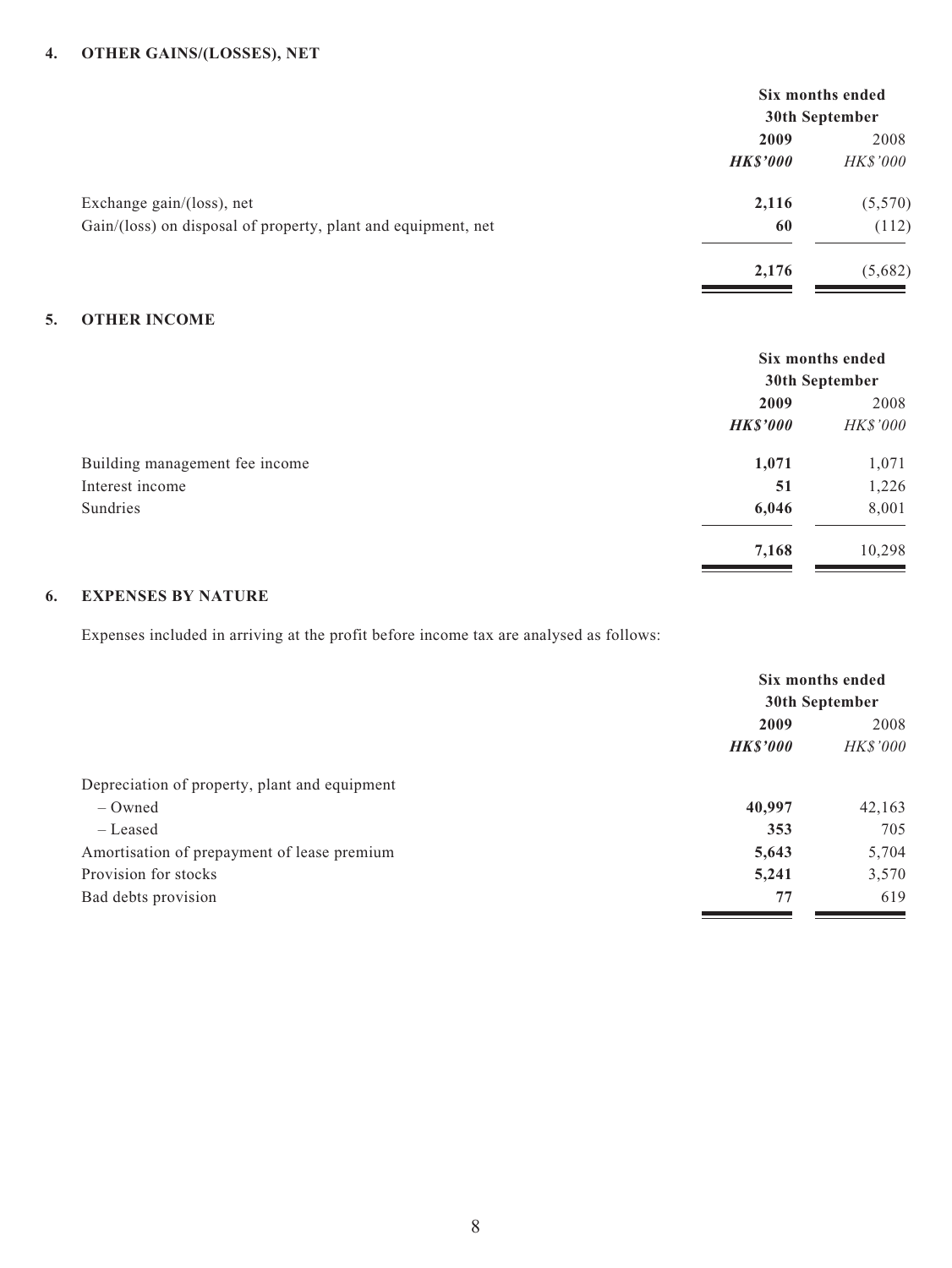#### **7. INCOME TAX EXPENSE**

Hong Kong profits tax has been provided at the rate of 16.5% on the estimated assessable profits for the six months ended 30th September 2009 (2008: 16.5%) less relief for available tax losses. Taxation on overseas profits has been calculated on the estimated assessable profits for the six months ended 30th September 2009 at the rates of taxation prevailing in the territories in which the Group operates.

The amount of income tax charged to the consolidated income statement represents:

|                                                   | Six months ended |          |  |
|---------------------------------------------------|------------------|----------|--|
|                                                   | 30th September   |          |  |
|                                                   | 2009             | 2008     |  |
|                                                   | <b>HK\$'000</b>  | HK\$'000 |  |
| Current tax                                       |                  |          |  |
| Hong Kong profits tax                             | 3,772            | 10,587   |  |
| Overseas profits tax                              | 12,159           | 12,985   |  |
| (Over)/under provisions in respect of prior years | (216)            | 431      |  |
|                                                   | 15,715           | 24,003   |  |
| Deferred income tax                               | (1,070)          | (3, 188) |  |
| Income tax expense                                | 14,645           | 20,815   |  |

#### **8. DIVIDEND**

|                                                               | Six months ended<br>30th September |                 |
|---------------------------------------------------------------|------------------------------------|-----------------|
|                                                               | 2009                               | 2008            |
|                                                               | <b>HKS'000</b>                     | <b>HK\$'000</b> |
| Interim, declared, of HK\$0.01 per ordinary share (2008: nil) | 9,513                              |                 |

At a meeting held on 17th December 2009, the directors declared an interim dividend of HK\$0.01 per ordinary share. This dividend is not recognized as a liability at the balance sheet date, but will be reflected as an appropriation of retained earnings for the year ending 31st March 2010.

#### **9. EARNINGS PER SHARE**

#### **Basic**

Basic earnings per share is calculated by dividing the profit attributable to equity holders of the Company by the weighted average number of ordinary shares in issue during the period.

|                                                                 | Six months ended<br>30th September |         |
|-----------------------------------------------------------------|------------------------------------|---------|
|                                                                 |                                    |         |
|                                                                 | 2009                               | 2008    |
| Weighted average number of ordinary shares in issue (thousands) | 951,340                            | 951,340 |
| Profit attributable to equity holders of the Company (HK\$'000) | 4.644                              | 36,407  |
| Basic earnings per share (HK cents)                             | 0.49                               | 3.83    |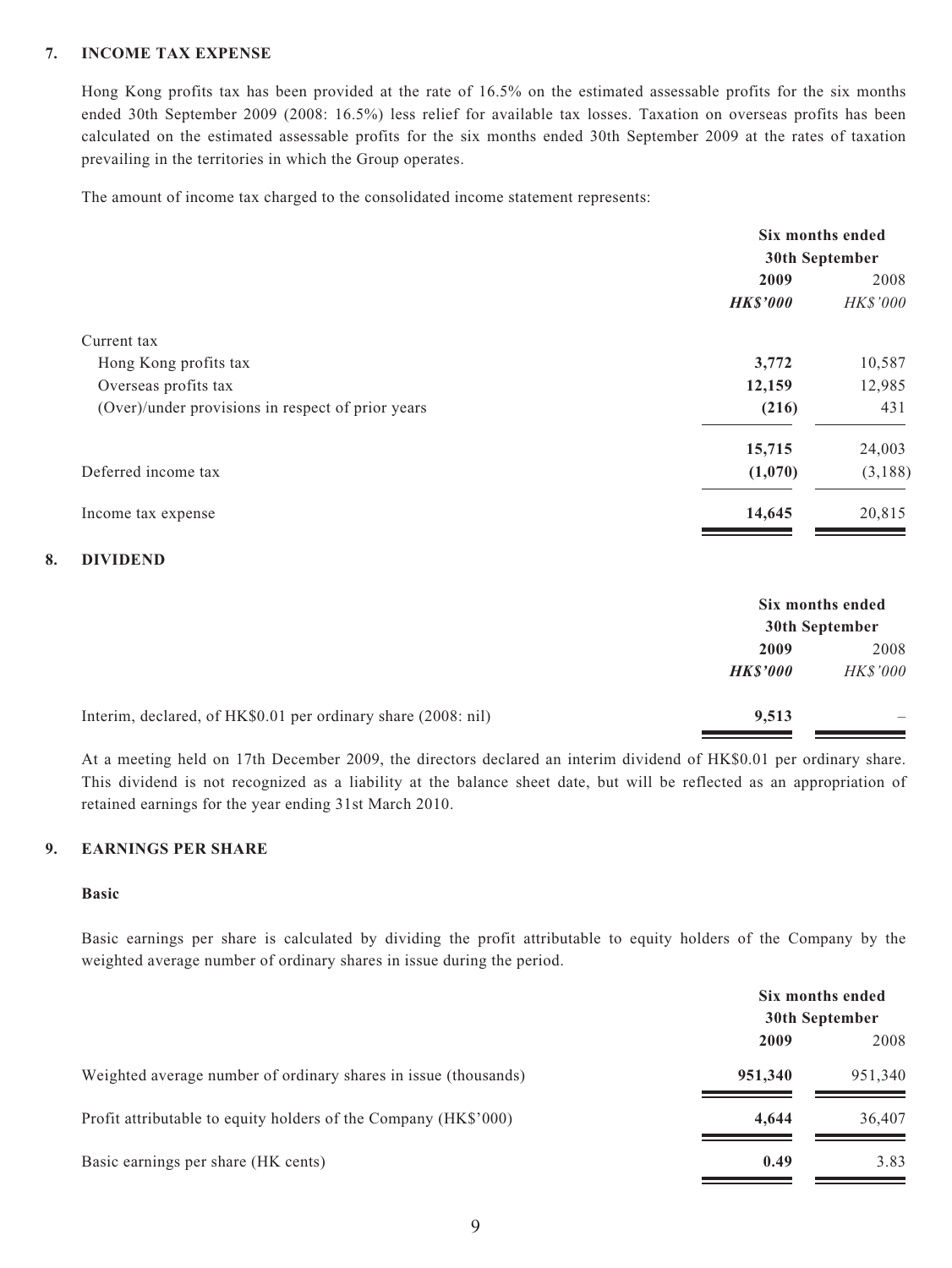#### **9. EARNINGS PER SHARE (Continued)**

#### **Diluted**

There were no dilutive potential ordinary shares in existence during the six months ended 30th September 2009 and 2008.

#### **10. DEBTORS AND PREPAYMENTS**

The Group allows an average credit period of 60 days to its trade debtors. Included in debtors and prepayments are trade debtors (net of impairment of debtors) with the following aging analysis:

|                                         | 30th September  | 31st March |
|-----------------------------------------|-----------------|------------|
|                                         | 2009            | 2009       |
|                                         | <b>HK\$'000</b> | HK\$'000   |
| Trade debtors                           |                 |            |
| Below 60 days                           | 53,237          | 53,467     |
| Over 60 days                            | 73,755          | 92,712     |
|                                         | 126,992         | 146,179    |
| Deposits, prepayments and other debtors | 202,931         | 189,621    |
|                                         | 329,923         | 335,800    |

<u> The Common Second</u>

<u>and the state</u>

**Contract Contract** 

#### **11. CREDITORS AND ACCRUALS**

|                              | 30th September  | 31st March |
|------------------------------|-----------------|------------|
|                              | 2009            | 2009       |
|                              | <b>HK\$'000</b> | HK\$'000   |
| Trade creditors              |                 |            |
| Below 60 days                | 205,446         | 190,029    |
| Over 60 days                 | 34,478          | 68,335     |
|                              | 239,924         | 258,364    |
| Other creditors and accruals | 140,177         | 163,714    |
|                              | 380,101         | 422,078    |

#### **12. COMMITMENTS**

|                                                        | 30th September<br>2009 | 31st March<br>2009 |
|--------------------------------------------------------|------------------------|--------------------|
|                                                        | <b>HKS'000</b>         | <i>HK\$'000</i>    |
| Capital commitments for property, plant and equipment: |                        |                    |
| Contracted but not provided for                        |                        | 596                |
| Authorised but not contracted for                      |                        |                    |
|                                                        |                        | 596                |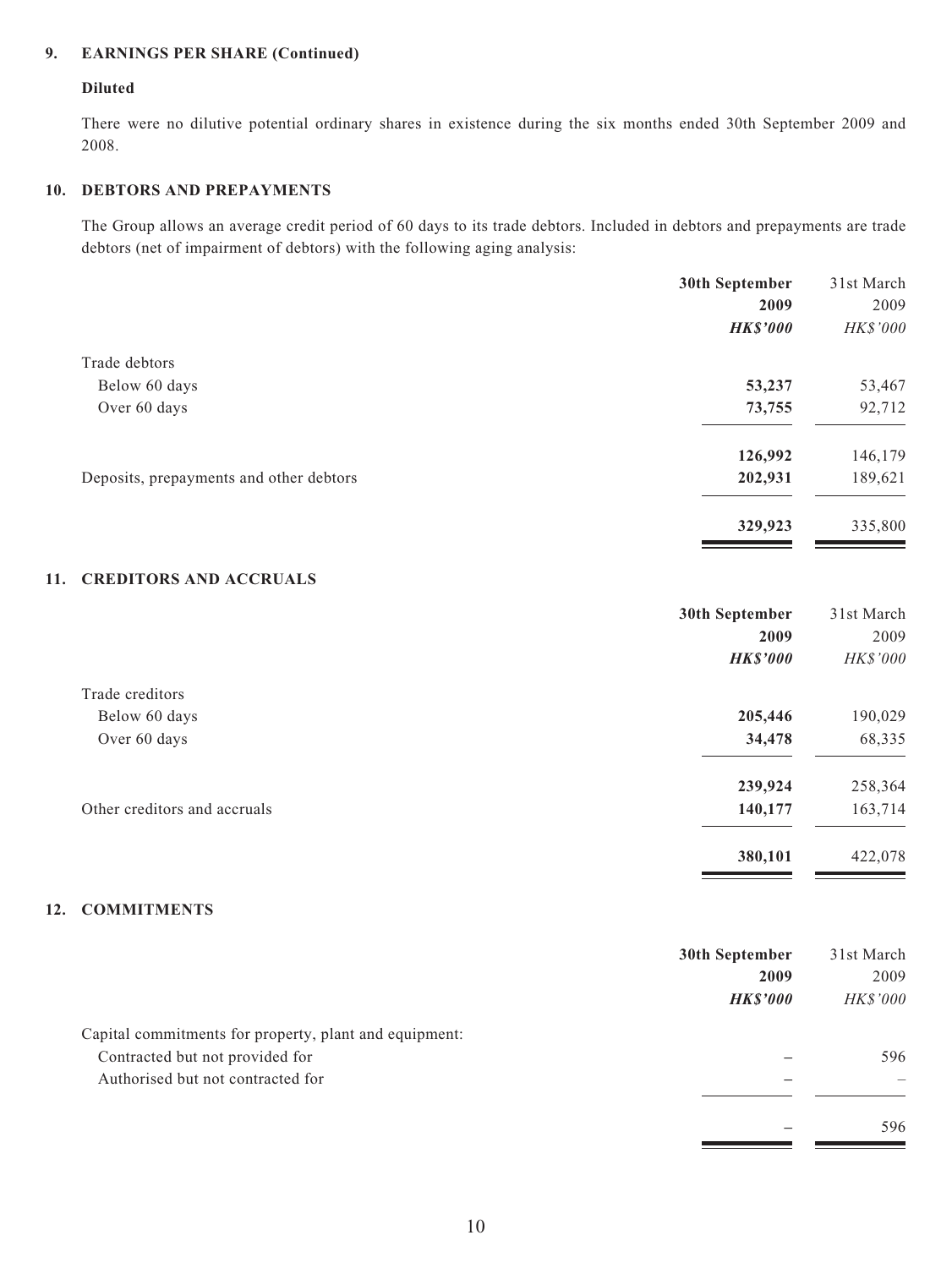## **MANAGEMENT DISCUSSION AND ANALYSIS**

## **REVIEW OF GROUP OPERATIONS**

The Group announces a small profit attributable to shareholders after tax and minority interests of HK\$4.6 million for the first six months ended 30th September 2009 compared to HK\$36 million for the corresponding period last year. Group turnover stood at HK\$1.1 billion down 9% from HK\$1.2 billion over the same period last year.

The above sets of results are drawn from two sharply contrasting retail environments. In the first six months ended 30th September 2008, retail markets were still buoyant before the October global meltdown. However, in the first six months ended 30th September 2009, the poor world economy brought on by the financial tsunami and the widespread outbreak of H1N1 impacted the Group's commercial activities. Inbound tourist arrivals, particularly from China was sluggish and resulted in poor retailing sentiment in the Asian region.

The various strategies adopted by the Group have helped us to weather the worst of the fall-out from the global recession. In August and September 2009 (compared to the same time last year), we have seen turnover pick up in some of the countries where we operate. The Group has come through more resilient, positioning itself for further future growth.

The Board is therefore of the view that business conditions allow the resumption of a dividend payment and declare an interim dividend of HK\$0.01 (2008: nil).

## **WATCH RETAIL BUSINESS**

The Group's retail watch business, namely, "CITY CHAIN", "MOMENTS", "CITHARA" and " $C^{2n}$ posted an EBIT of nearly HK\$15 million, a decrease of 60% with turnover slipping by 7%.

In Hong Kong and Macau, turnover edged down only slightly by 3% as promotions were held to attract customers sacrificing higher margins. An EBIT of HK\$13.8 million was recorded, a fall of 49% compared to the same time last year. In August and September this year, turnover at our Hong Kong operations reported improved turnover growth compared to the same time last year as Mainland tourists began returning to consume in the City.

Mixed performances were recorded by our South East Asian operations as the impact of the global recession affected each country differently. Our Singapore operations were hit hardest due to its open economy and higher operating costs, with turnover down 21% and a loss of HK\$2 million was reported. Thailand and Malaysia, however, with relatively lower cost bases and more resilient domestic markets fared better and our operations saw turnover falls averaging about 6%. Our Thai operations reported an EBIT of HK\$14 million, an increase of 11% whilst our operations in Malaysia posted an EBIT of HK\$8.8 million, up by 18%. These two countries would have returned an even stronger performance if not for the poor global economy.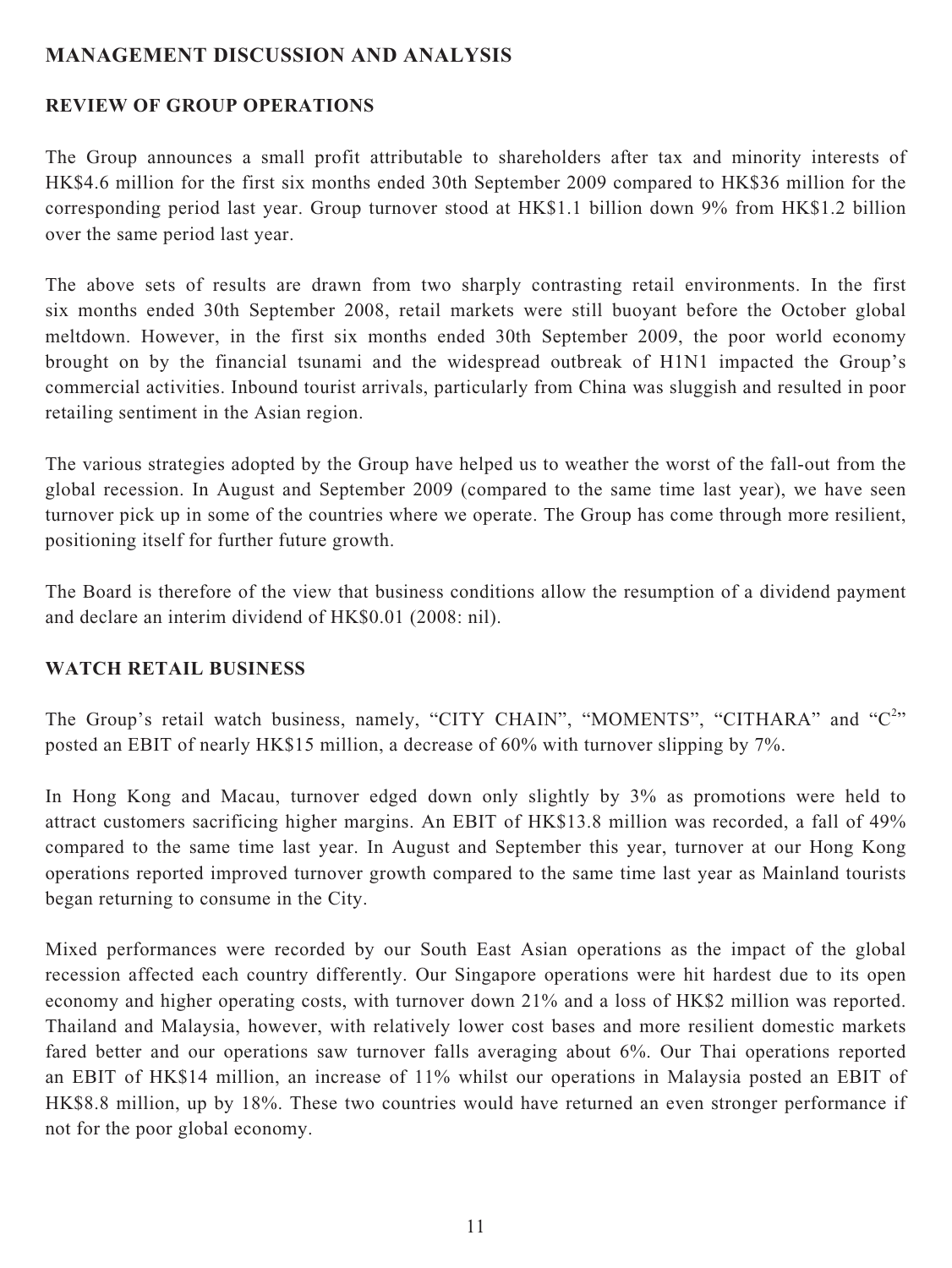At our Mainland operations, robust turnover growth seen in the previous corresponding period was severely curtailed as domestic consumption was hard hit, particularly, by innumerable factory closures in Guangdong Province and turnover edged down 5%. In the absence of strong turnover growth and an exchange gain of HK\$4 million included in the loss of HK\$13 million reported over the same period last year, a loss of HK\$19 million was reported this year.

## **OPTICAL RETAIL BUSINESS**

The Group's optical retail business recorded an EBIT of HK\$8.8 million down 62% and a drop in turnover of 5% compared to the corresponding period last year.

In Hong Kong and Macau, intense market competition and the overall poor retail sentiment contributed to a drop in EBIT of 64% to HK\$7.5 million. Turnover also fell by 4%.

Our South East Asian operations also reported falls in turnover, averaging 9%. Our Singapore and Malaysian operations reported breakeven results, whilst our Thai operations posted an EBIT of HK\$5.7 million, albeit a decrease of 12% from the same period last year.

Turnover at our Mainland operations continued to grow but at a much less robust pace. Turnover growth was 10% and losses widened by HK\$1 million to around HK\$4.5 million.

## **WATCH ASSEMBLING AND WHOLESALE TRADING**

Our watch assembling and wholesale trading operations recorded an EBIT of nearly HK\$22 million down by 24% compared to the same time last year. Turnover was also down 27%.

Our watch assembling unit that produces for the Group returned satisfactory results.

We continue to monitor the performance of our Swiss subsidiary, Universal Geneve S.A.. Turnover increased by 16% and losses narrowed to HK\$6 million down from HK\$9.7 million over the same period last year. As this subsidiary has continued to under perform, and with the poor economic recovery prospects in Europe and the Middle East, measures were implemented to trim costs and these measures will continue.

The Thong Sia Group operating in Hong Kong, Singapore, Malaysia and Taiwan continued to be a major EBIT contributor to this segment of the Group's business. The Thong Sia Group returned a smaller turnover compared to the corresponding period last year but the decrease was less than expected as retailers have a preference for strong brands like "Seiko" during recessionary times.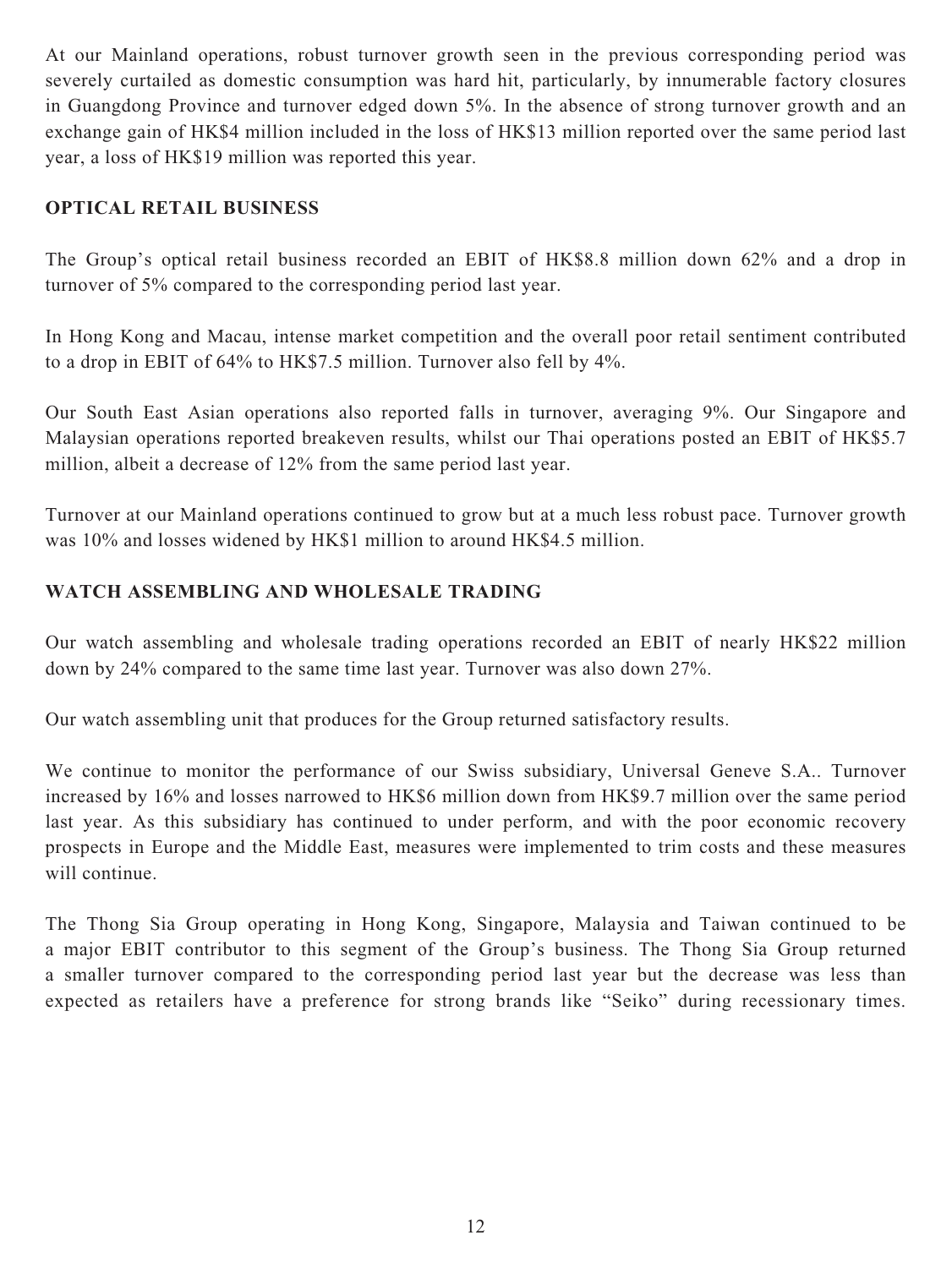## **OUTLOOK**

With confidence levels, generally, returning to Asian markets, the worst is probably behind us. Strategies implemented over the previous twelve months, including, growing selective markets, strengthening research and product development and building up higher margin house brand products will continue. As underlying economic activity continues to recover, we will adopt more aggressive growth strategies and measures. Baring unforeseen circumstances, we expect to see a more positive performance in the next six months.

## **FINANCE**

The Group's gearing ratio at balance sheet date was 46% (at 31st March 2009: 51%), which was calculated based on the Group's net debt of HK\$380 million (at 31st March 2009: HK\$406 million) and shareholders' funds of HK\$831 million (at 31st March 2009: HK\$789 million). The Group's net debt was calculated based on the Group's borrowings of HK\$552 million (at 31st March 2009: HK\$523 million) less the Group's bank balances and cash of HK\$172 million (at 31st March 2009: HK\$117 million). Of the Group's borrowings at balance sheet date, HK\$423 million (at 31st March 2009: HK\$407 million) were repayable within 12 months.

Of the Group's borrowings, 10% (at 31st March 2009: 5%) were denominated in foreign currencies. The Group's bank borrowings denominated in Hong Kong Dollars were on a floating rate basis at either bank prime lending rates or short term inter-bank offer rates.

The Group does not engage in speculative derivative trading.

The Group enters into forward foreign exchange contracts when it is deemed appropriate as hedges against its foreign currency exposures. The forward foreign exchange contracts are strictly used to settle trade creditors and operating expenses. The hedging activities are regularly reviewed by the Group.

As at 30th September 2009, the Group does not have any significant contingent liabilities.

The Group does not have plans for material investments or change of capital assets.

## **CAPITAL STRUCTURE OF THE GROUP**

There was no change in the capital structure of the Group during the period.

# **CHANGES IN THE COMPOSITION OF THE GROUP**

There was no change in the composition of the Group during the period.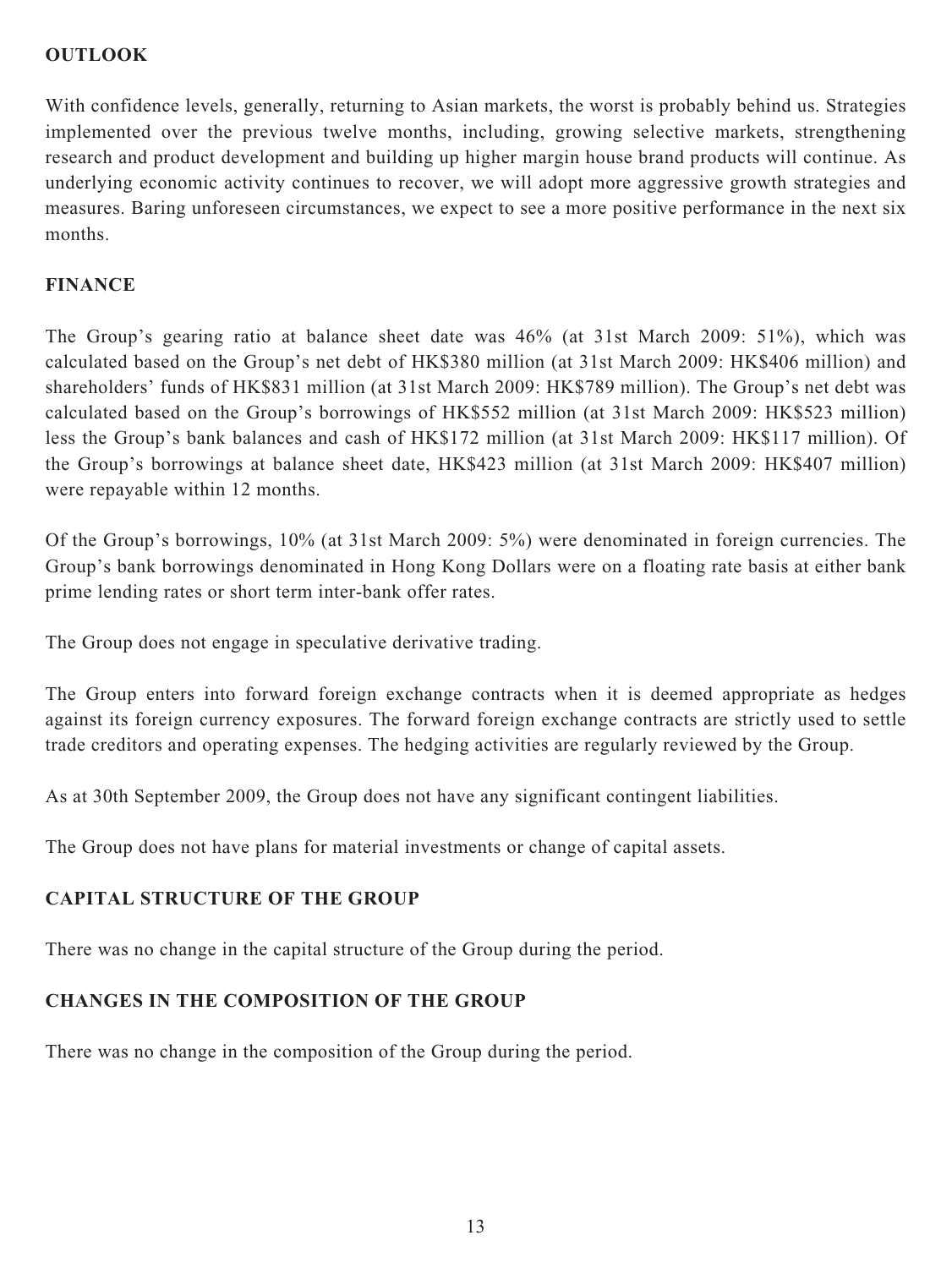## **NUMBER AND REMUNERATION OF EMPLOYEES, REMUNERATION POLICIES, BONUS AND TRAINING SCHEMES**

The Group's remuneration policies are reviewed on a regular basis and remuneration packages are in line with market practices in the relevant countries where the Group operates. As of 30th September 2009, the Group had 3,175 (at 30th September 2008: 3,084) employees.

## **DETAILS OF THE CHARGES ON GROUP ASSETS**

At 30th September 2009, certain of the Group's property, plant and equipment amounting to HK\$58 million (at 31st March 2009: HK\$58 million), investment property amounting to HK\$33 million (at 31st March 2009: HK\$33 million) and leasehold land amounting to HK\$144 million (31st March 2009: HK\$146 million) were pledged to secure banking facilities granted to the Group.

## **CLOSURE OF REGISTER OF MEMBERS**

The Register of Members of the Company will be closed from 25th January 2010 (Monday) to 29th January 2010 (Friday) both days inclusive, during which period no transfer of shares will be effected. In order to qualify for the entitlement to the interim dividend, all transfers accompanied by the relevant share certificates must be lodged with the Company's Hong Kong Registrar, Computershare Hong Kong Investor Services Limited, 1712-1716, 17th Floor, Hopewell Centre, 183 Queen's Road East, Wanchai, Hong Kong for registration no later than 4:00 p.m. on 22nd January 2010 (Friday). The interim dividend will be paid on 12th February 2010 (Friday).

## **PURCHASE, SALE OR REDEMPTION OF LISTED SECURITIES**

The Company has not redeemed any of its shares during the period. Neither the Company nor any of its subsidiaries has purchased or sold any of the Company's shares during the period.

## **CORPORATE GOVERNANCE**

During the six months ended 30th September 2009, the Company has complied with the code provisions of the Code on Corporate Governance Practices (the "Code Provisions") as set out in Appendix 14 of the Listing Rules, except for the following deviations:–

## **Code Provision A.4.2**

Under Code Provision A.4.2, every director, including those appointed for a specific term, should be subject to retirement by rotation at least once every three years. Not all Directors of the Company retire strictly under Code Provision A.4.2 but in accordance with the Company's Bye-Laws. Bye-Law 110(A) stipulates that one-third of the Directors of the Company who have been longest serving in office since their last election, except the Chairman, Vice-Chairman or Chief Executive Officer, shall retire from office by rotation at each annual general meeting.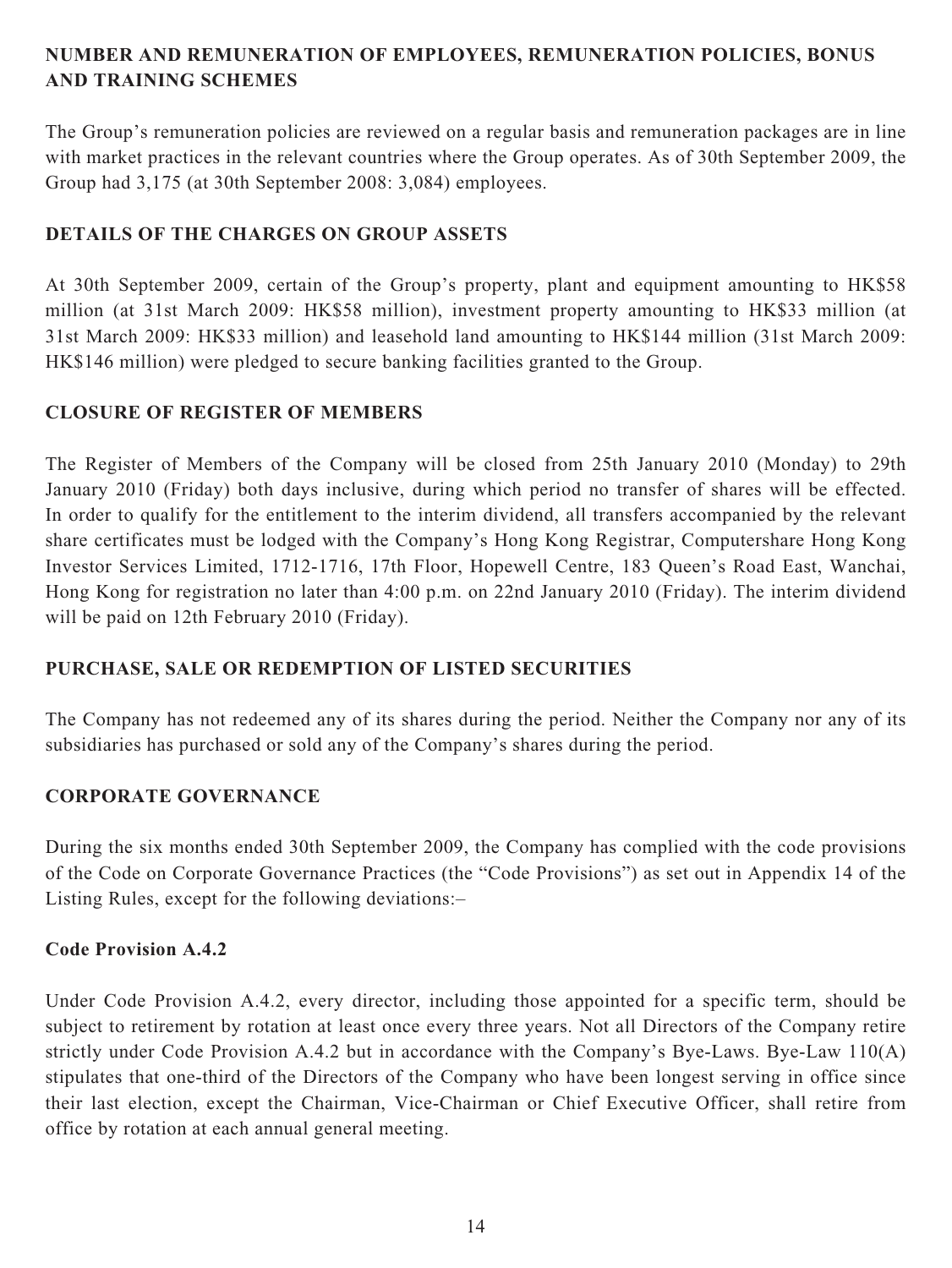## **Code Provision B.1.3**

This Code Provision deals with the terms of reference of the remuneration committee. The Company has adopted the terms of reference under Code Provision B.1.3 except that the terms of reference do not include reviewing and determining the remuneration packages of senior management. The Company believes that the remuneration packages of senior management should be the responsibility of the executive directors as they are in a better position to appraise the performance of senior management.

## **Code Provision E.1.2**

Under the first part of Code Provision E.1.2, the Chairman of the Board should attend annual general meetings. The Chairman of the Board did not attend the annual general meeting of the Company held on 8th September 2009 as he was not in Hong Kong.

## **Audit Committee**

On 11th December 2009, the Audit Committee together with the management of the Company reviewed the accounting principles and practices adopted by the Group and discussed auditing, internal control and financial reporting matters including review of the Group's results for the six months ended 30th September 2009 before they were presented to the board of directors for approval.

## **Remuneration Committee**

The Remuneration Committee met on 15th July 2009 to determine annual bonus entitlement.

## **Model Code for Securities Transactions by Directors of Listed Issuers**

The Company has adopted the Model Code for Securities Transactions by Directors of Listed Companies contained in Appendix 10 of the Listing Rules (the "Model Code") as the code of conduct regarding director's securities transactions.

The Company has also made specific enquiry of all its directors to ascertain whether they have complied with or whether there has been any non-compliance with the required standard set out in the Model Code.

All directors complied with the provisions of the Model Code during the six months ended 30th September 2009.